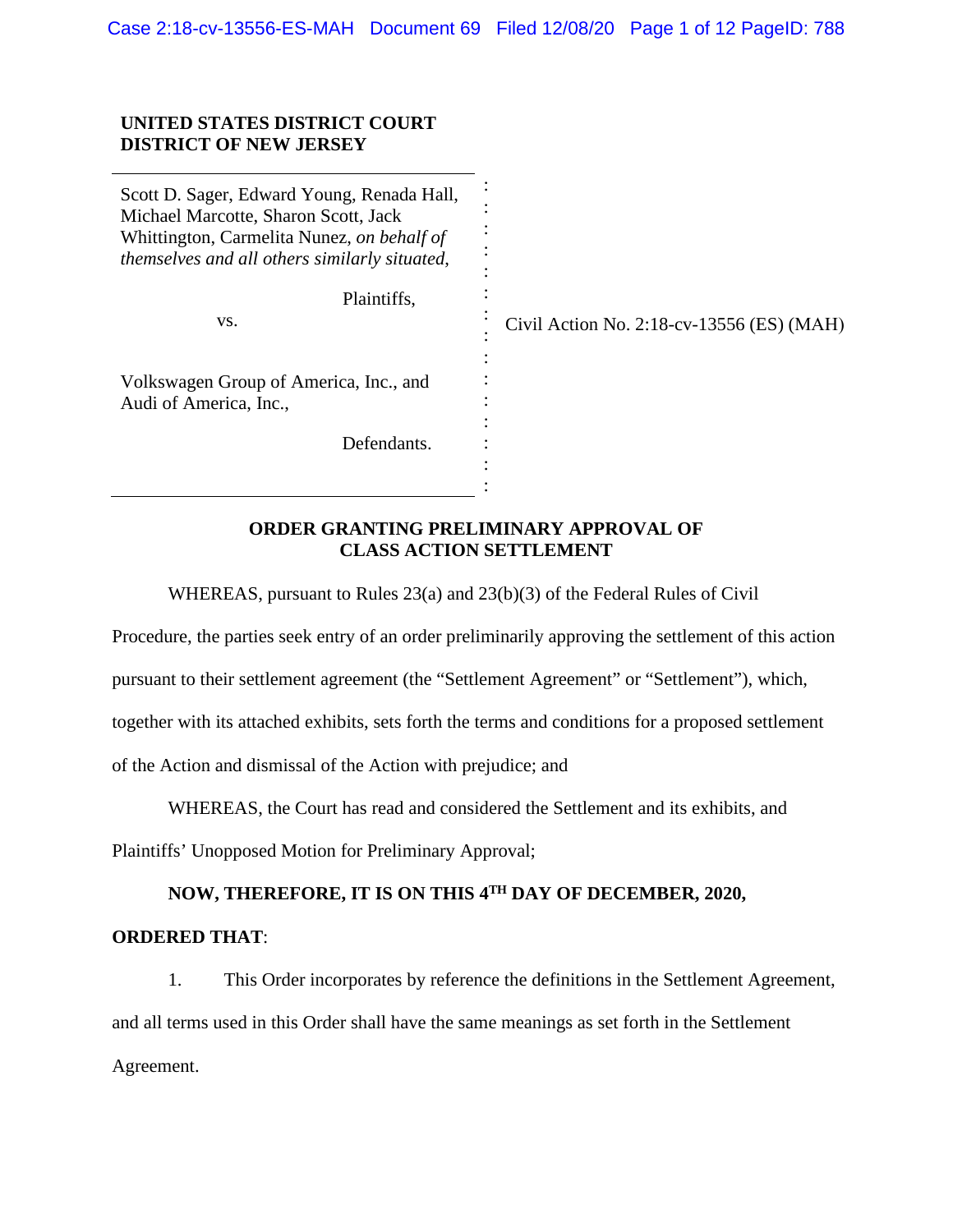2. The Court has jurisdiction over the subject matter and parties to this proceeding pursuant to 28 U.S.C. §§ 1331 and 1332 and the Class Action Fairness Act.

3. Venue is proper in this District.

4. The Court grants the Plaintiffs' unopposed motion for preliminarily approval of the Settlement as fair, reasonable and adequate under Rule 23. The Court finds that the Settlement was reached in the absence of collusion, and is the product of informed, good faith, arm's-length negotiations between the parties and their capable and experienced counsel, and with the assistance of an experienced, well-respected and neutral Mediator. The Court further finds that the Settlement, including the exhibits attached thereto, is sufficiently fair, reasonable and adequate to justify preliminary approval of the Settlement, preliminary certification of the proposed Settlement Class, dissemination of notice to the Settlement Class, as set forth below and in the Settlement, and to schedule a Final Fairness Hearing to determine whether to grant final approval of the Settlement and enter a final approval order and judgment.

5. Pursuant to Rule 23 of the Federal Rules of Civil Procedure, the Court certifies, solely for purposes of effectuating the Settlement, the Settlement Class as follows:

> All persons and entities who purchased or leased a Settlement Class Vehicle in the United States of America and Puerto Rico.

6. "Settlement Class Vehicles" are defined as the following model and model year Audi vehicles equipped with a 2.0L Turbo TFSI "EA888 Evo 2" engine and an Electric (After-Run) Coolant Pump, imported and distributed by Volkswagen Group of America, Inc. for sale or lease in the United States and Puerto Rico: (i) Model Year 2013 through 2016 Audi A4 Sedan & Allroad; (ii) Model Year 2013 through 2017 Audi A5 Sedan & Cabriolet; (iii) Model Year 2013 through 2017 Audi Q5; and (iv) Model Year 2012 through 2015 Audi A6.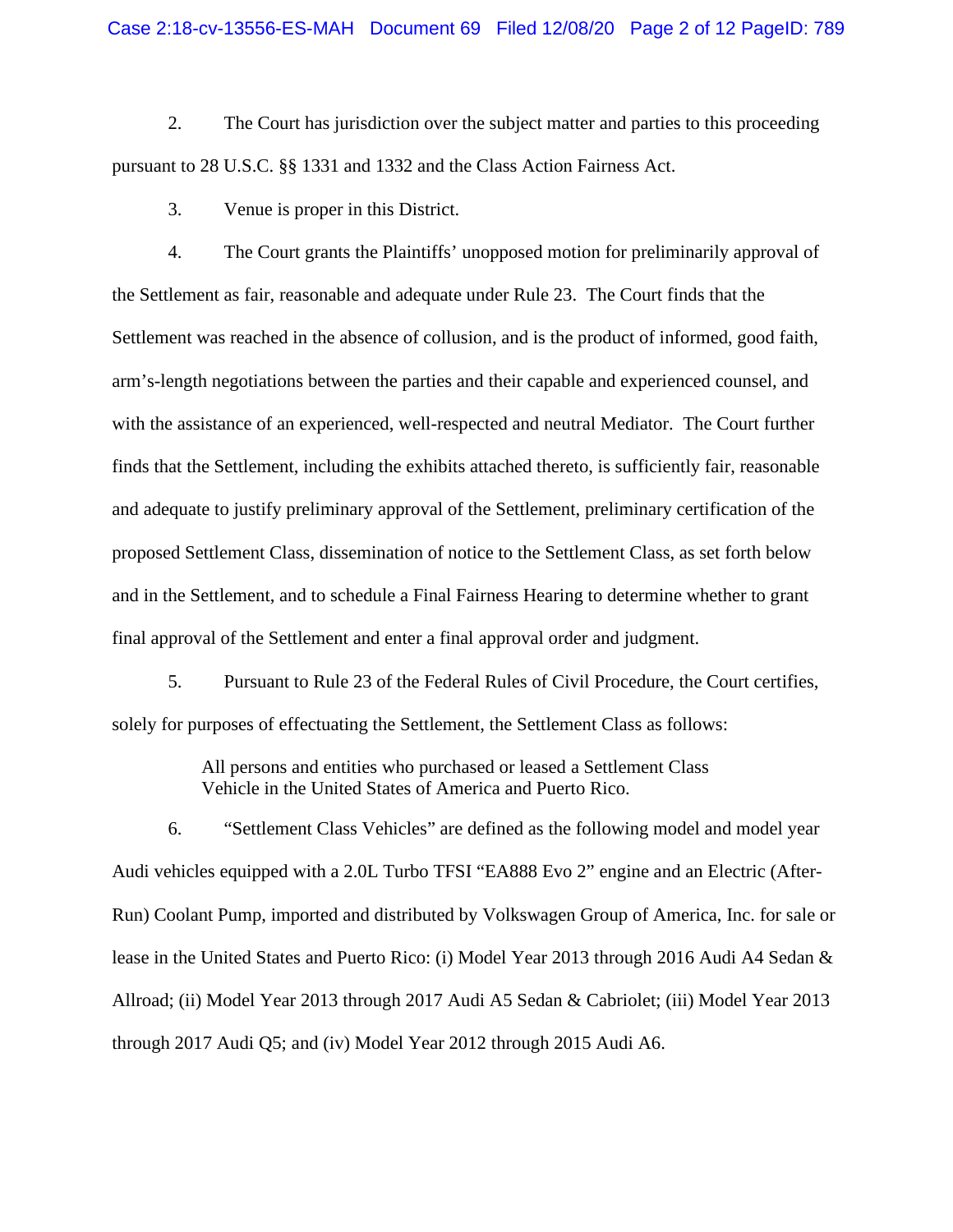7. Excluded from the Settlement Class are (a) anyone claiming personal injury, property damage and/or subrogation; (b) all Judges who have presided over the Actions and their spouses; (c) all current employees, officers, directors, agents and representatives of Defendant, and their family members; (d) any affiliate, parent or subsidiary of Defendant and any entity in which Defendant has a controlling interest; (e) anyone acting as a used car dealer; (f) anyone who purchased a Settlement Class Vehicle for the purpose of commercial resale; (g) anyone who purchased a Settlement Class Vehicle with salvaged title and/or any insurance company who acquired a Settlement Class Vehicle as a result of a total loss; (h) any insurer of a Settlement Class Vehicle; (i) issuers of extended vehicle warranties and service contracts; (j) any Settlement Class Member who, prior to the date of the Settlement Agreement, settled with and released Defendant or any Released Parties from any Released Claims, and (k) any Settlement Class Member that files a timely and proper Request for Exclusion from the Settlement Class.

8. The Court preliminarily appoints Sergei Lemberg, Esq. and Stephen Taylor, Esq. of Lemberg Law, LLC, as Settlement Class Counsel.

9. The Court preliminarily appoints Plaintiffs Scott D. Sager, Edward Young, Renada Hall, Michael Marcotte, Sharon Scott, Jack Whittington, and Carmelita Nunez as Settlement Class Representatives.

10. The Court preliminarily finds, solely for purposes of the Settlement, that the Settlement satisfies the requirements of Rule 23 such that preliminary certification of the Settlement Class and dissemination of the class notice pursuant to the Settlement's notice program are appropriate. The Court further finds, for Settlement purposes, that: (a) the Settlement Class is so numerous that joinder of all Settlement Class Members in the Action is impracticable; (b) there are questions of law and fact common to the Settlement Class that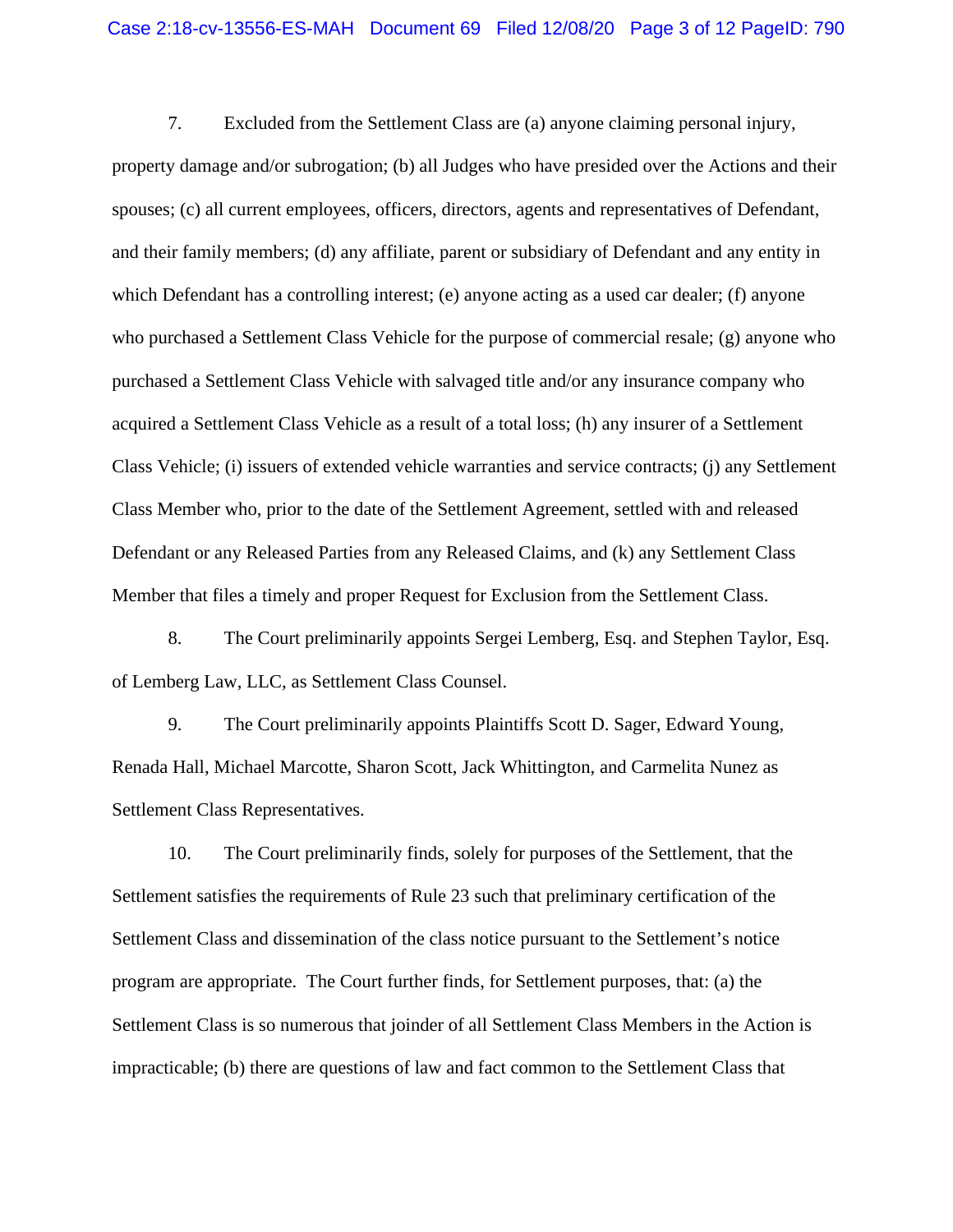predominate over any individual questions; (c) the claims of the Settlement Class Representatives are typical of the claims of the Settlement Class; (d) the Settlement Class Representatives and Settlement Class Counsel have and will continue to fairly and adequately represent and protect the interests of the Settlement Class; and (e) a class action is superior to all other available methods for the fair and efficient adjudication of the controversy. The Court also preliminarily finds that certification of the Settlement Class is appropriate when balanced against the risks of continued litigation.

11. The Court finds that extensive and costly investigation, research, and discovery has been conducted to a sufficient extent that counsel for the parties are reasonably able to evaluate their claims and defenses, the risks of further litigation, and the benefits of settlement which will avoid substantial additional costs to the parties and reduce delay and risks associated with litigating this action to conclusion. It further appears that the Settlement has been reached as a result of intensive, arm's-length negotiations of vigorously disputed claims, with the assistance of an experienced and respected third-party neutral Mediator.

12. The Court preliminarily approves the Settlement Agreement and its content and exhibits, including the form and content of the Claim Forms (Exhibit 1 to the Settlement Agreement) and the form and content of the Settlement Class Notice (Exhibit 8 to the Settlement Agreement). The Court finds that the mailing of the Settlement Class Notice in the manner set forth in the Settlement Agreement, as well as the establishment of a settlement website, satisfy Rule 23 and due process. The foregoing is the best notice practicable under the circumstances and is reasonably calculated to apprise the Settlement Class of the pendency of the Action, the class certification for settlement purposes only, the terms of the Settlement and benefits afforded, the Settlement Class Members' rights including the right to opt-out of or object to the Settlement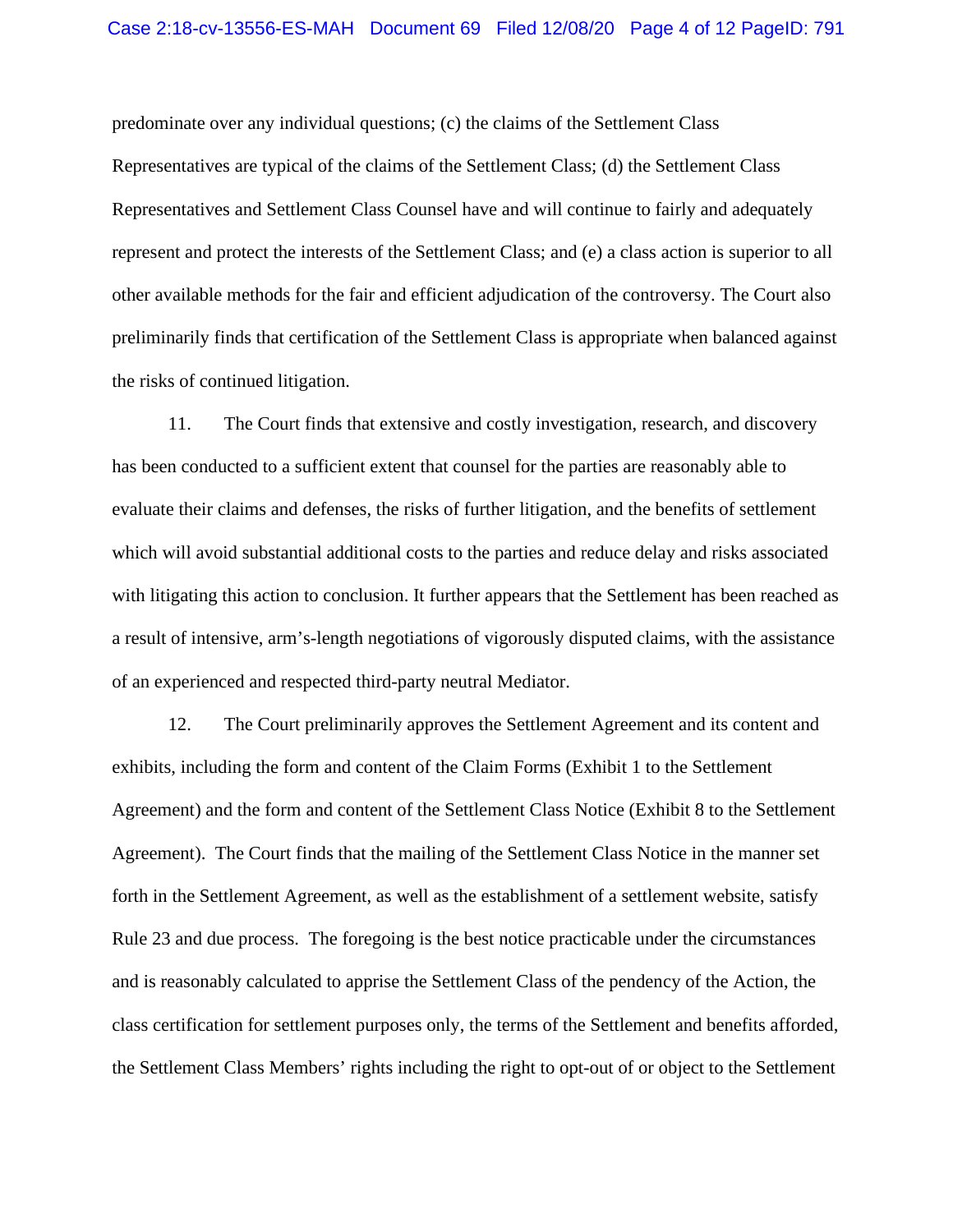#### Case 2:18-cv-13556-ES-MAH Document 69 Filed 12/08/20 Page 5 of 12 PageID: 792

and the deadlines and procedures for doing so, the deadline, procedures and requirements for submitting a reimbursement claim pursuant to the Settlement, Class Counsel's application for fees and expenses, the request for service awards for the named Plaintiffs, and other pertinent information. The Settlement Class Notice and notice plan constitute due and sufficient notice to the Settlement Class. The Court authorizes the Parties to make non-material modifications to the Settlement Class Notice and Claim Form prior to publication if they jointly agree that any such changes are appropriate.

13. Accordingly, the Court directs that the aforementioned Class Notice be mailed to the Settlement Class Members, pursuant to the terms of the Settlement, on or before April 12, 2021 (within one hundred twenty-five (125) days after entry of this Order (the "Notice Date")).

14. The Court preliminarily appoints Epiq Global as the Settlement Claim Administrator. The Settlement Claim Administrator is directed to perform all settlement administration duties set out in the Settlement Agreement, including establishing, maintaining, and administering a website dedicated to the Settlement which (i) will provide information about the Settlement including all relevant documents and deadlines and (ii) will instruct on how to submit a Claim for reimbursement. At least fourteen (14) days before the Final Approval Hearing, the Settlement Claim Administrator shall provide an affidavit or declaration to the Court attesting that Settlement Class Notice was disseminated in a manner consistent with the terms of the Settlement.

15. In view of the parties' representations regarding the logistical issues and delays posed by the COVID-19 pandemic, the Court agrees to expand the timetable for payment of approved Reimbursement Claims by the Settlement Claim Administrator, as provided in Section III.B.(i) of the Settlement Agreement. For each fully complete and approved Reimbursement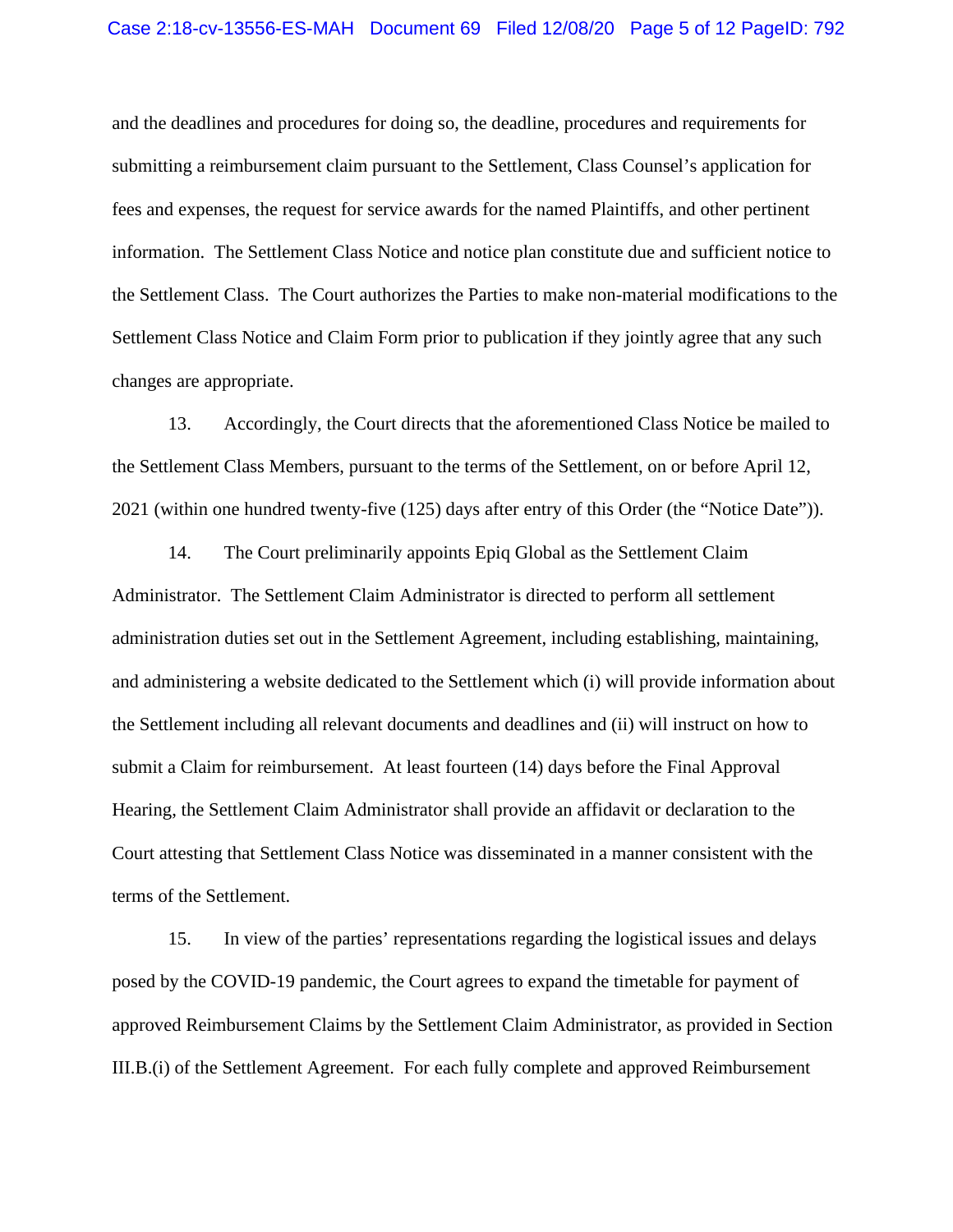#### Case 2:18-cv-13556-ES-MAH Document 69 Filed 12/08/20 Page 6 of 12 PageID: 793

Claim, the Settlement Claim Administrator, on behalf of Defendant, shall mail to the Settlement Class Member, at the address listed on the Claim Form, a reimbursement check to be sent within one hundred ten (110) days of the date of receipt of the Claim, or within one hundred ten (110) days of the Effective Date, whichever is later.

16. The Departments of Motor Vehicles within the United States and its territories are ordered to provide approval to Polk/IHS Markit, or any other company so retained by the parties and/or the Settlement Claim Administrator, to release the names and addresses of Settlement Class Members in this action associated with the titles of the Vehicle Identification Numbers at issue in this action for the purposes of disseminating the Settlement Class Notice to the Settlement Class Members. Polk/IHS Markit is ordered to license, pursuant to agreement between Defendant and Polk/IHS Markit and/or the Settlement Claims Administrator and Polk/IHS Markit, the Settlement Class Members' contact information to Defendant solely for the use of providing Settlement Class Notice in this action and for no other purpose.

17. Any Settlement Class Members that wish to exclude themselves from the Settlement must submit a Request for Exclusion, in writing, to the Settlement Claim Administrator at the address to be specified in the Class Notice. All Requests for Exclusion must be postmarked no later than May 12, 2021 (within thirty (30) days after the Notice Date) (the "Exclusion Deadline"), and must include/state the following:

- (a) the Settlement Class Member's full name, address and telephone number;
- (b) the model, model year and VIN of the Settlement Class Vehicle;
- (c) state that he/she/it is or was a present or former owner or lessee of a Settlement Class Vehicle; and
- (d) a specific and unambiguous statement that he/she/it desires to be excluded from the Settlement Class.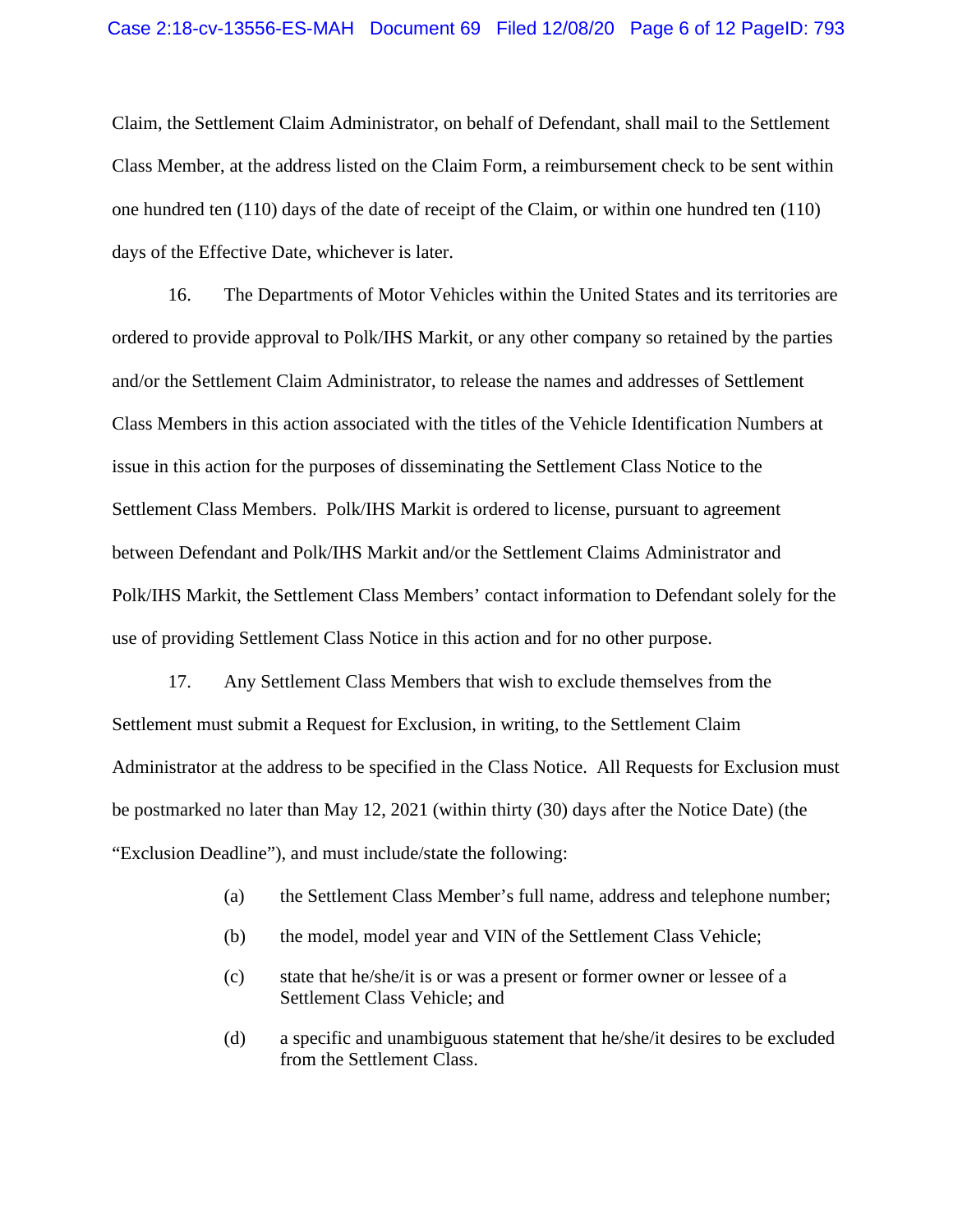18. Any Settlement Class Member who fails to submit a timely and complete Request for Exclusion sent to the proper address, shall remain in the Settlement Class and shall be subject to and bound by all determinations and judgments in the Action concerning the Settlement, including but not limited to the Release set forth in the Settlement Agreement.

19. Any Settlement Class Member who has not submitted a Request for Exclusion may object to the fairness of this Settlement Agreement, the request for Settlement Class Counsel fees and expenses and/or the request for Settlement Class Representative service awards. Any objection and supporting documents must be filed, on or before May 12, 2021 (within thirty (30) days after the Notice Date) (the "Objection Deadline"), with the Court via the Court's electronic filing system, or if not filed via the Court's electronic system, the objection and supporting documents must be mailed to all of the following persons by first-class mail postmarked no later than the Objection Deadline:

- (a) Clerk of the Court, Martin Luther King Building & U.S. Courthouse, 50 Walnut Street, Newark, NJ 07102; and
- (b) Sergei Lemberg, Lemberg Law, LLC, 43 Danbury Road, 3rd Floor, Wilton, CT 06897; and
- (c) Michael B. Gallub, Herzfeld & Rubin, P.C., 125 Broad Street, New York, NY 10004; and
- (d) Epiq Global, 777 Third Avenue,  $12<sup>th</sup>$  Floor, New York, NY 10017.
- 20. For an objection to be considered by the Court, the objection must contain the

following:

- (a) The case name, *Sager v. Volkswagen Group of America, Inc.*, Civil Action No. 2:18-cv-13556 (ES) (SCM);
- (b) the objector's full name, address, and telephone number;
- (c) the model, model year and Vehicle Identification Number of the Settlement Class Vehicle, along with proof that the objector has owned or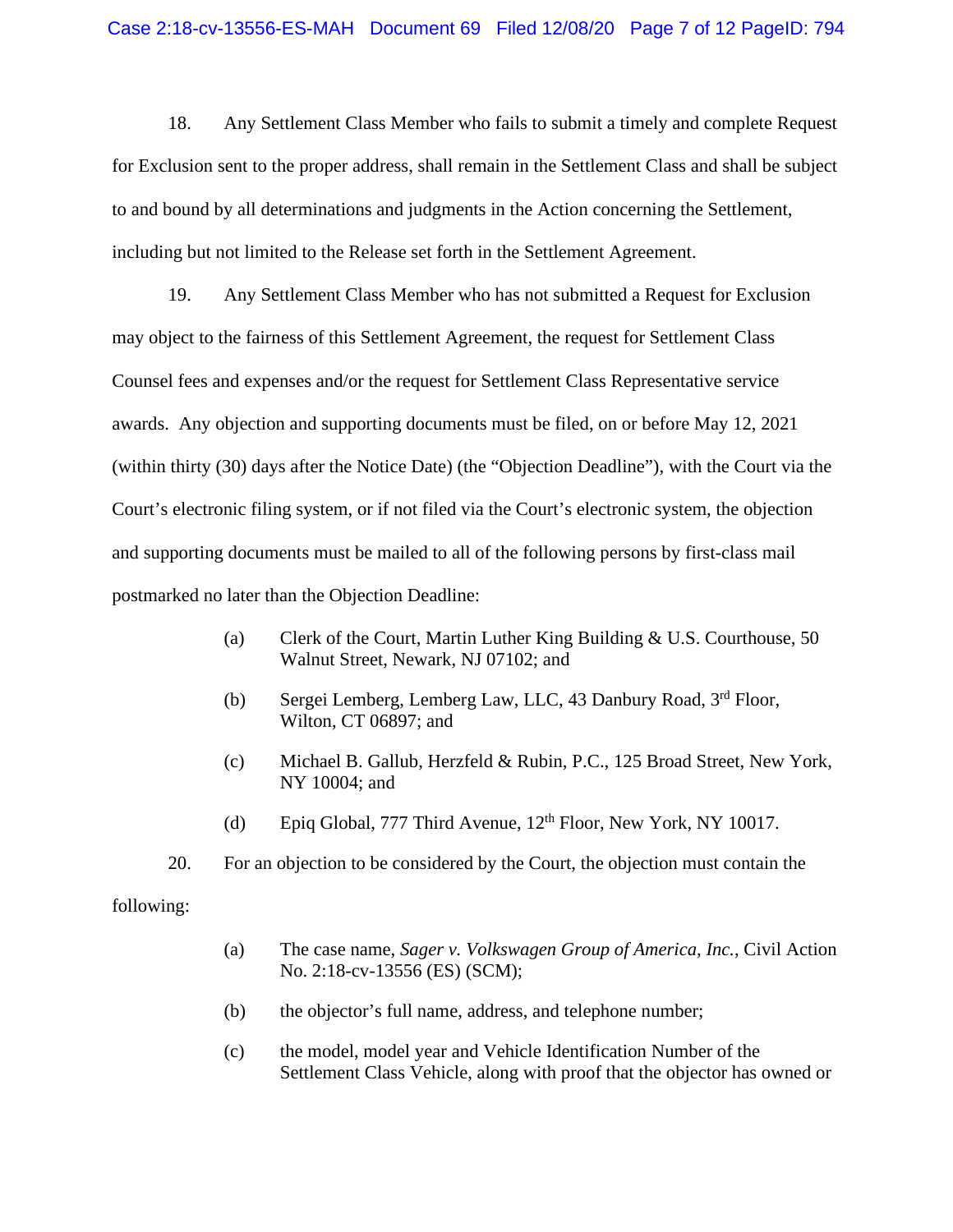leased the Settlement Class Vehicle (i.e., a true copy of a vehicle title, registration, or license receipt);

- (d) a written statement of all grounds for the objection accompanied by any legal support for such objection;
- (e) copies of any papers, briefs, or other documents upon which the objection is based and are pertinent to the objection; and
- (f) a list of all other objections submitted by the objector, or the objector's counsel, to any class action settlements submitted in any court in the United States in the previous five years, including the full case name with jurisdiction in which it was filed and the docket number. If the Settlement Class Member or his, her or its counsel has not objected to any other class action settlement in the United States in the previous five years, he/she/it shall affirmatively so state in the objection.

21. Any objection that fails to satisfy all of these requirements is not valid and shall not be considered by the Court.

22. Subject to the approval of the Court, any objecting Settlement Class Member may appear, in person by counsel, at the final fairness hearing to explain the bases for his/her/its objection. In order to appear, the objecting Settlement Class Member must, by the Objection Deadline, file with the Clerk of the Court and serve upon all counsel designated in the Class Notice, a notice of intention to appear at the fairness hearing. The notice of intention to appear must include copies of any papers, exhibits, or other evidence and identity of witnesses that the objecting Settlement Class Member (or the objecting Settlement Class Member's counsel) intends to present to the Court in connection with the fairness hearing.

23. Any Settlement Class Member who does not object in the time and manner directed in this Order shall be deemed to have waived such objections and shall forever be foreclosed from objecting to the fairness, reasonableness, or adequacy of the proposed settlement and any judgment approving the settlement.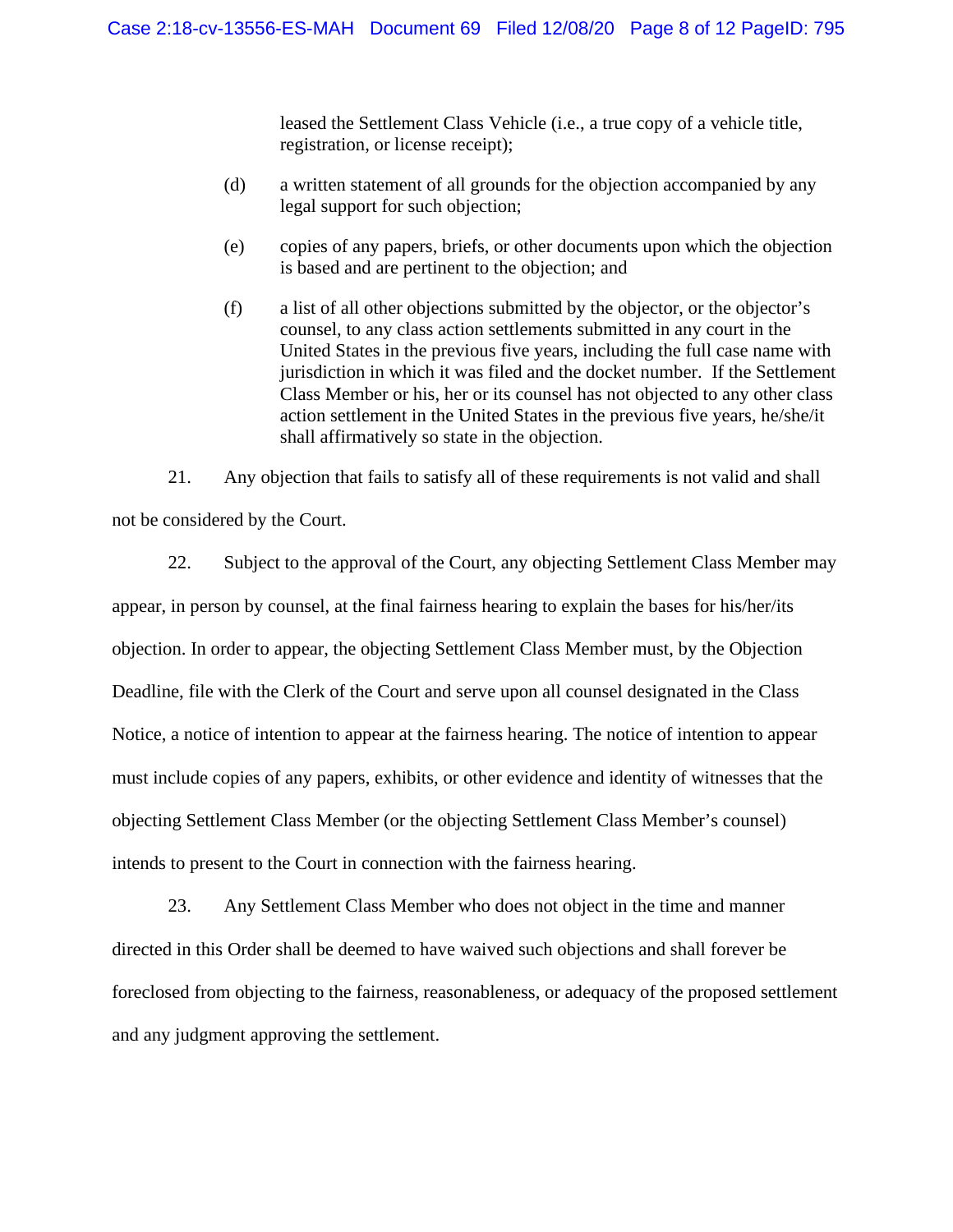24. The Court hereby schedules the Final Fairness Hearing for June 14, 2021 at 2:00 p.m., and will take place in Courtroom MLK 5A of the United States District Court for the District of New Jersey, Newark Division, Martin Luther King, Jr. Federal Building & U.S. Courthouse, 50 Walnut Street, Newark NJ 07101. The Final Fairness Hearing will assist the Court in determining whether the proposed Settlement should receive final approval as fair, reasonable, and adequate, the Settlement Class should be certified, a final order and judgment should be entered approving the Settlement, and whether Settlement Class Counsel's applications for reasonable attorneys' fees and expenses and service awards to the Settlement Class Representatives should be approved.

25. Settlement Class Counsel shall file their Motion for reasonable attorneys' fees and expenses ("Fee and Expense Application") and service awards for the Settlement Class Representative Plaintiffs, no later than three (3) days after the Notice Date. In addition, Class Counsel will cause the Fee and Expense Application to be posted on the settlement website.

26. Plaintiffs shall file their Motion for Final Approval of the Settlement, no later than May 31, 2021. If Defendant chooses to file a memorandum of law in support of final approval of the Settlement, it must do so no later than June 7, 2021.

27. Plaintiffs and Class Counsel shall file their responses to any timely and properly filed objections to the Settlement, the Fee and Expense Application or Settlement Class Representative service awards no later than May 31, 2021. If Defendant chooses to file a response to timely and properly filed objections, it also must do so no later than June 7, 2021.

28. In the event the Settlement is not approved by the Court, or for any reason the parties fail to obtain a Final Order and Judgment as contemplated in the Settlement, or the Settlement is terminated pursuant to its terms for any reason, then the following shall apply: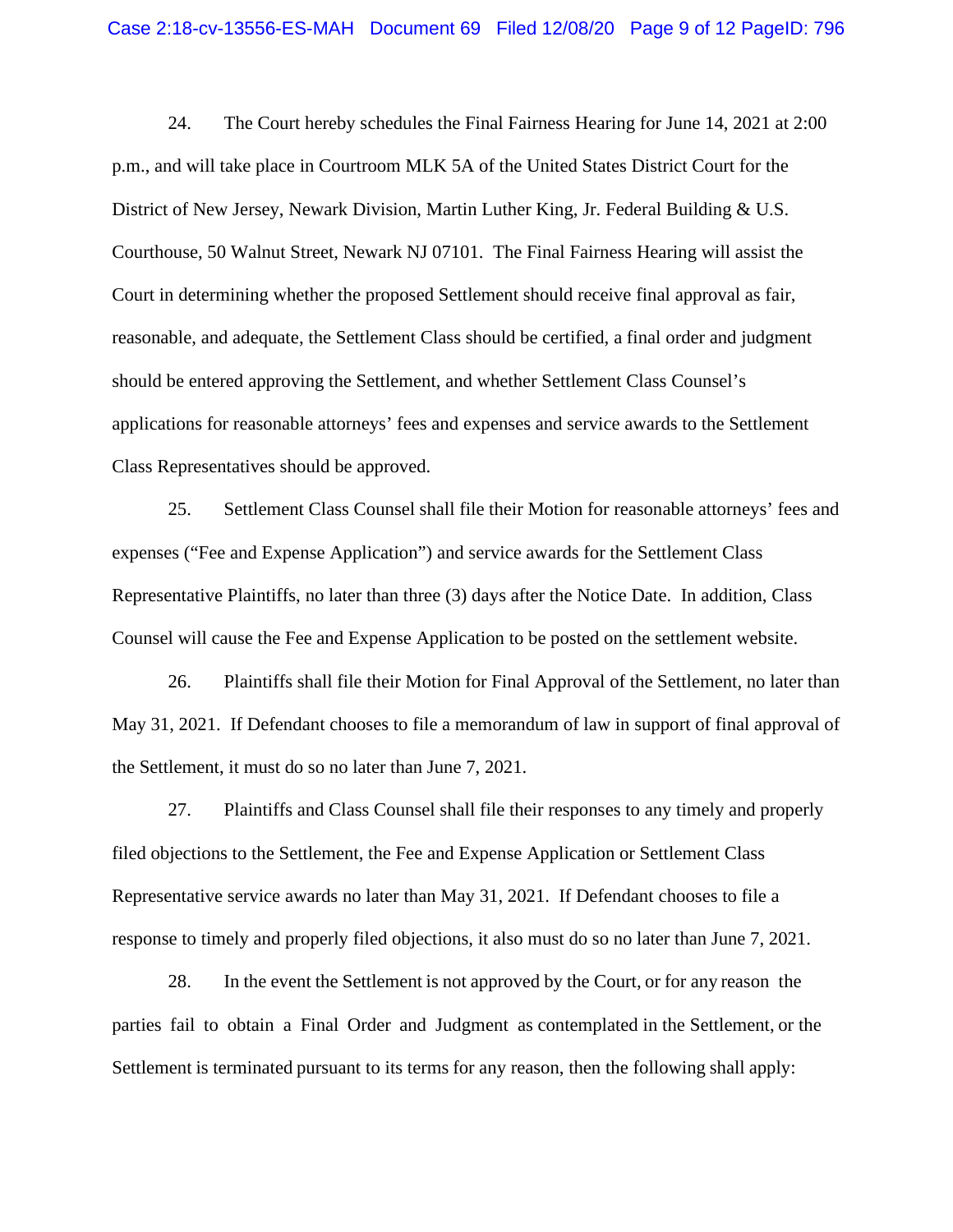- (a) All orders and findings entered in connection with the Settlement shall become null and void and have no further force and effect, shall not be used or referred to for any purposes whatsoever, and shall not be admissible or discoverable in this or any other proceeding, judicial or otherwise;
- (b) All of the Parties' respective pre-Settlement claims, defenses and procedural rights will be preserved, and the parties will be restored to their positions *status quo ante*;
- (c) Nothing contained in this order is, or may be construed as, any admission or concession by or against Defendant, Released Party or Plaintiffs on any claim, defense, or point of fact or law;
- (d) Neither the Settlement terms nor any publicly disseminated information regarding the Settlement, including, without limitation, the Class Notice, court filings, orders and public statements, may be used as evidence in this or any other proceeding, judicial or otherwise;
- (e) Neither the fact of, nor any documents relating to, either party's withdrawal from the Settlement, any failure of the Court to approve the Settlement, and/or any objections or interventions may be used as evidence;
- (f) The preliminary certification of the Settlement Class pursuant to this order shall be vacated automatically, and the Action shall proceed as though the Settlement Class had never been preliminarily certified; and
- (g) The terms in Section VI of the Settlement Agreement shall apply and survive.

29. Pending the Final Fairness Hearing and the Court's decision whether to finally approve the Settlement, no Settlement Class Member, either directly, representatively, or in any other capacity (including those Settlement Class Members who filed Requests for Exclusion from the Settlement which have not yet been approved by the Court at the Final Fairness Hearing), shall commence, continue, prosecute or participate in, against any of the Released Parties (as that term is defined in the Settlement Agreement), any action or proceeding in any court or tribunal asserting any of the matters, claims or causes of action that are to be released in the Settlement Agreement. Pursuant to 28 U.S.C. § 1651(a) and 2283, the Court finds that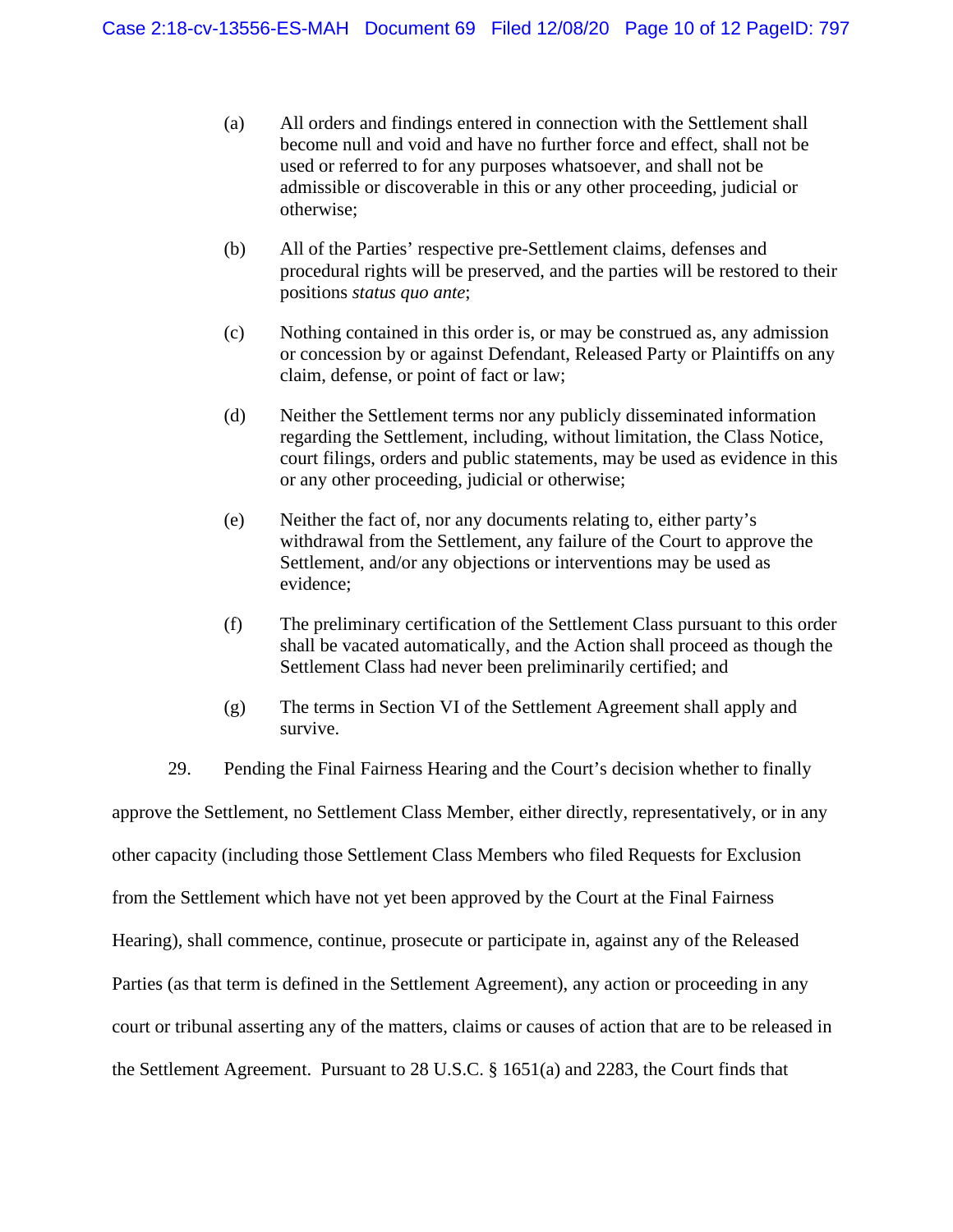issuance of this preliminary injunction is necessary and appropriate in aid of the Court's continuing jurisdiction and authority over the Action.

30. Upon final approval of the Settlement, all Settlement Class Members who have not been determined to have timely and validly excluded themselves from the Settlement Class, shall be forever enjoined and barred from asserting any of the matters, Released Claims or causes of action released pursuant to the Settlement Agreement against any of the Released Parties, and any such Settlement Class Member shall be deemed to have forever released any and all such matters, Released Claims, and causes of action against any of the Released Parties as provided in the Settlement Agreement.

31. Settlement Class Counsel and Defendant's Counsel are hereby authorized to use all reasonable procedures in connection with approval of the Settlement that are not materially inconsistent with this order or the Settlement Agreement, including making, without further approval of the Court, agreed minor changes to the Settlement Agreement, to the form or content of the Class Notice or to any other exhibits that the parties jointly agree are reasonable or necessary.

32. This Court shall maintain continuing jurisdiction over these settlement proceedings to assure the effectuation of the Settlement terms.

33. Based on the foregoing, the Court sets the following schedule for the Fairness Hearing and the actions which must precede it:

- (a) Notice shall be provided in accordance with the Notice Plan and this Order;
- (b) Class Counsel shall file their Fee and Expense Application and request for service awards for Plaintiffs no later than April 15, 2021;
- (c) Settlement Class Members must file any objections to the Settlement, Class Counsel's Fee and Expense Application and/or the request for service awards no later than May 12, 2021;